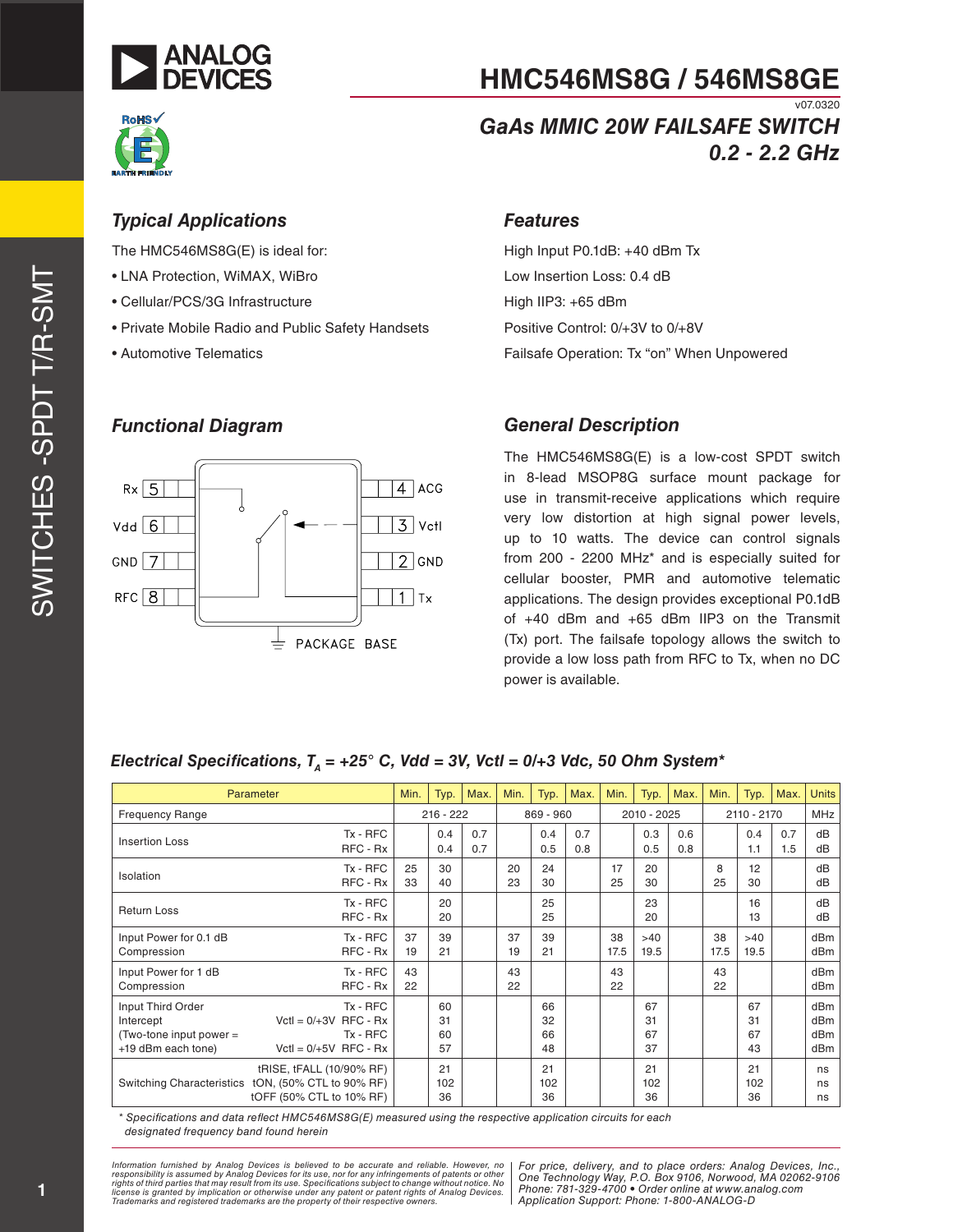



*Insertion Loss vs. Temperature, Tx with 220 MHz Tuning*



*Isolation with 220 MHz Tuning*



-0.5 0 *Insertion Loss vs. Temperature, Rx with 220 MHz Tuning*

**HMC546MS8G / 546MS8GE**

*GaAs MMIC 20W FAILSAFE SWITCH*



*Return Loss with 220 MHz Tuning*







v07.0320

*0.2 - 2.2 GHz*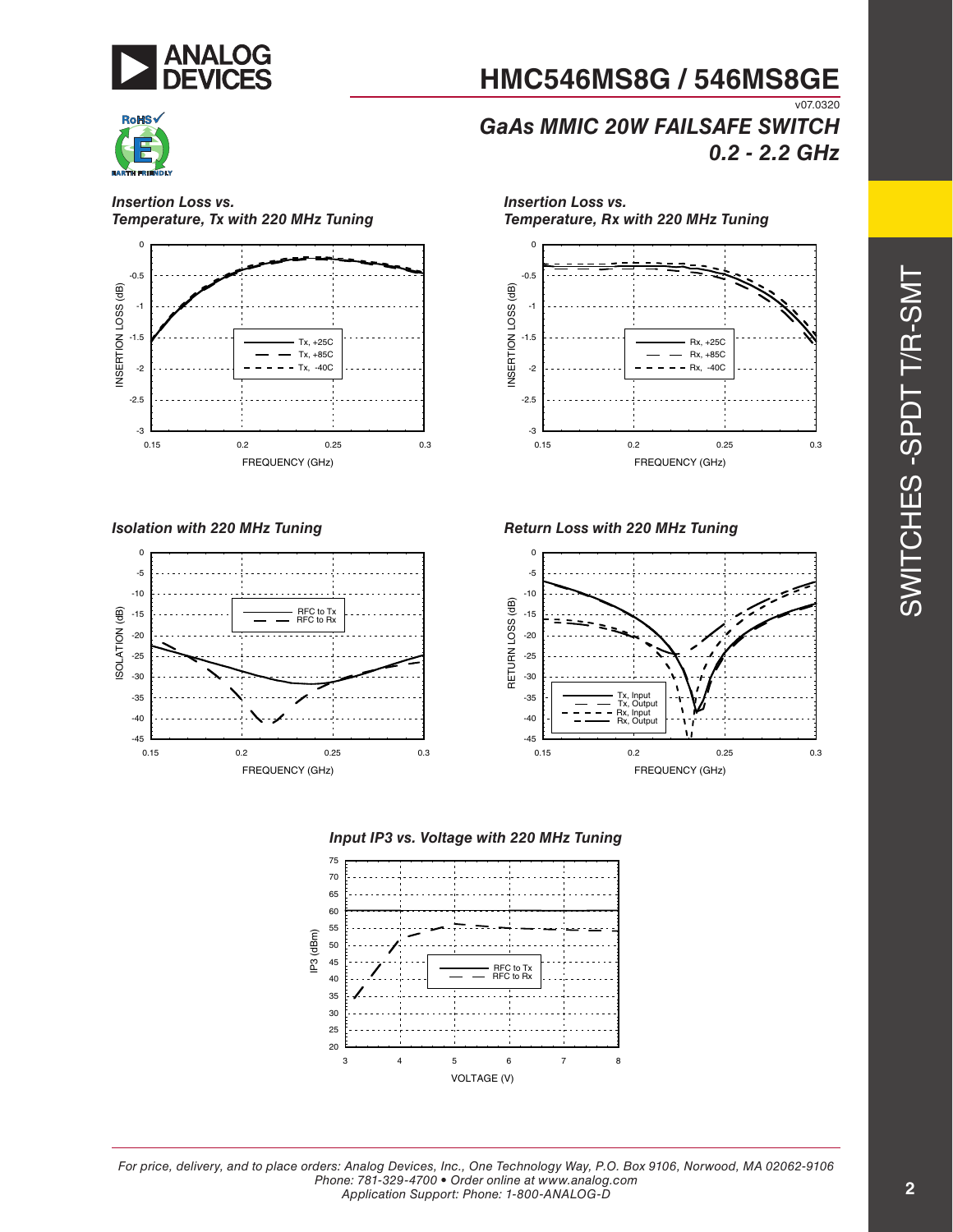



#### *Insertion Loss vs. Temperature, Tx with 457 MHz Tuning*



*Isolation with 457 MHz Tuning*



*Insertion Loss vs. Temperature, Rx with 457 MHz Tuning*0 -0.5 NSERTION LOSS (dB) INSERTION LOSS (dB) -1 Rx, +25C -1.5 Rx, +85C  $- Rx, -40C$ 



*Return Loss with 457 MHz Tuning*







*For price, delivery, and to place orders: Analog Devices, Inc., One Technology Way, P.O. Box 9106, Norwood, MA 02062-9106 Phone: 781-329-4700 • Order online at www.analog.com Application Support: Phone: 1-800-ANALOG-D*

**HMC546MS8G / 546MS8GE**

v07.0320 *GaAs MMIC 20W FAILSAFE SWITCH*

*0.2 - 2.2 GHz*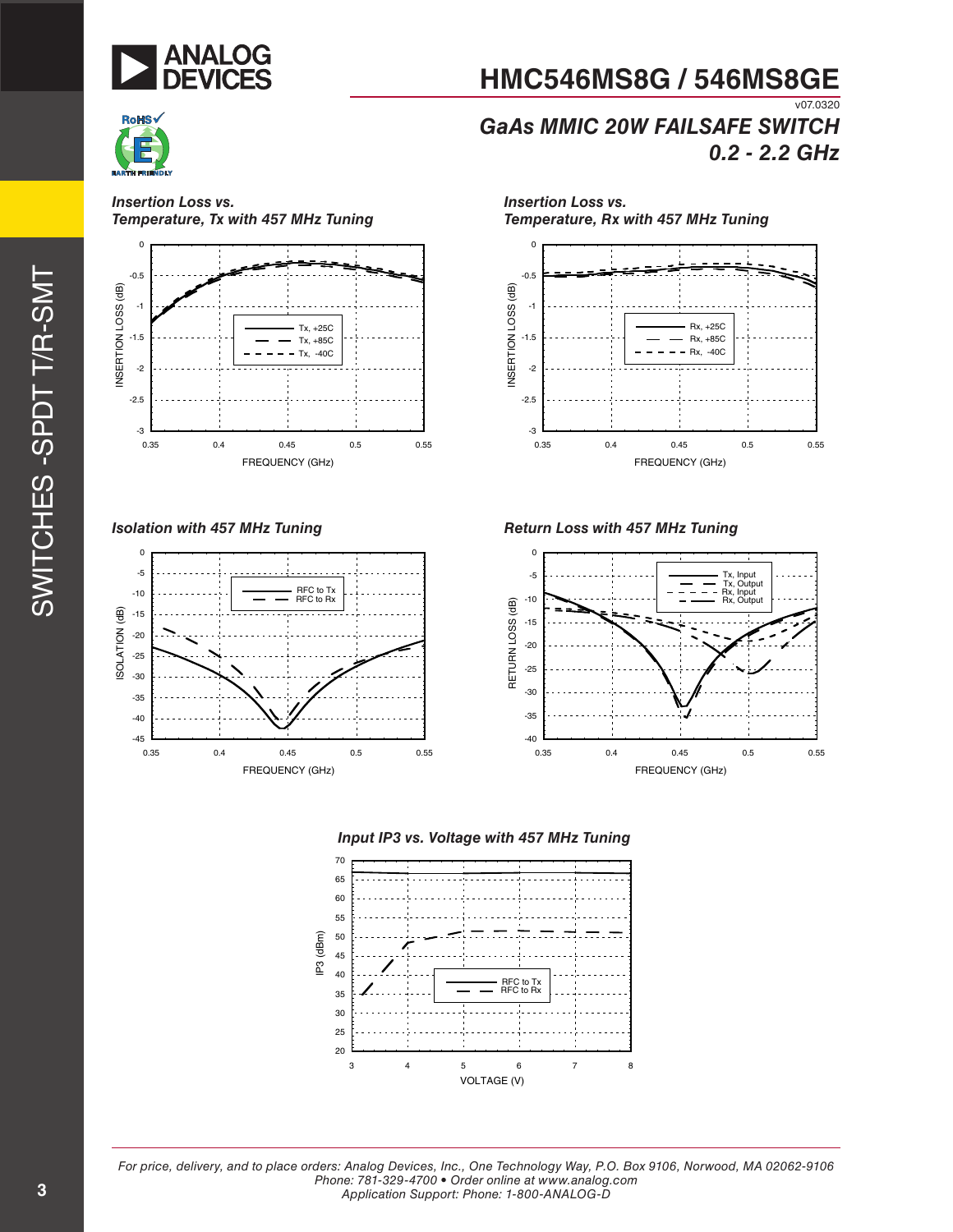



*GaAs MMIC 20W FAILSAFE SWITCH 0.2 - 2.2 GHz*





*Isolation with 785 MHz Tuning*



0 *Insertion Loss vs. Temperature, Rx with 785 MHz Tuning*



*Return Loss with 785 MHz Tuning*





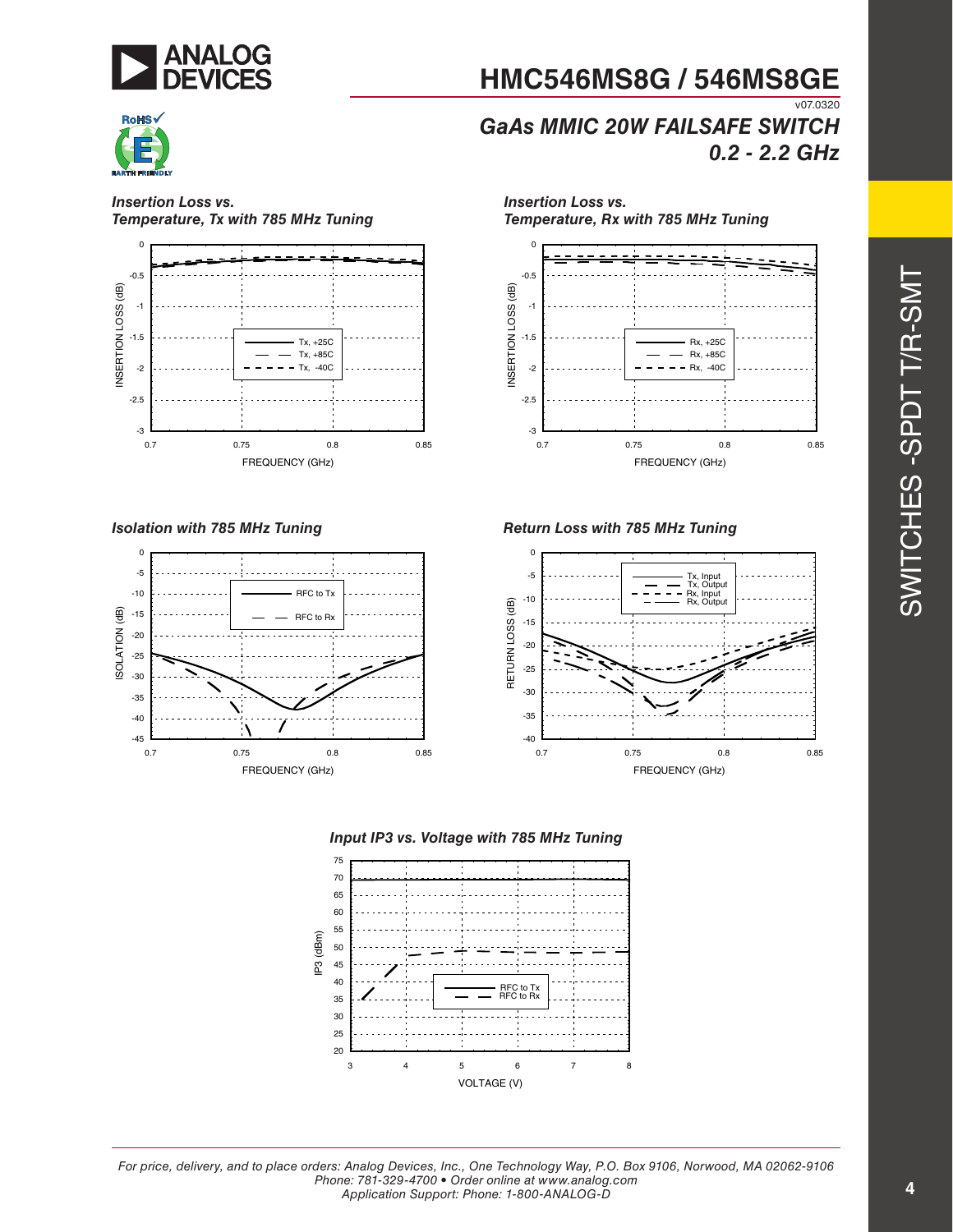



*Insertion Loss vs.* 

# **HMC546MS8G / 546MS8GE**

v07.0320 *GaAs MMIC 20W FAILSAFE SWITCH 0.2 - 2.2 GHz*



*Isolation with 915 MHz Tuning*



*Temperature, Rx with 915 MHz Tuning* 0 -0.5 NSERTION LOSS (dB) INSERTION LOSS (dB) -1 -1.5 Rx, +25C Rx, +85C  $-$  - Rx, -40C -2 -2.5

*Insertion Loss vs.* 



#### *Return Loss with 915 MHz Tuning*





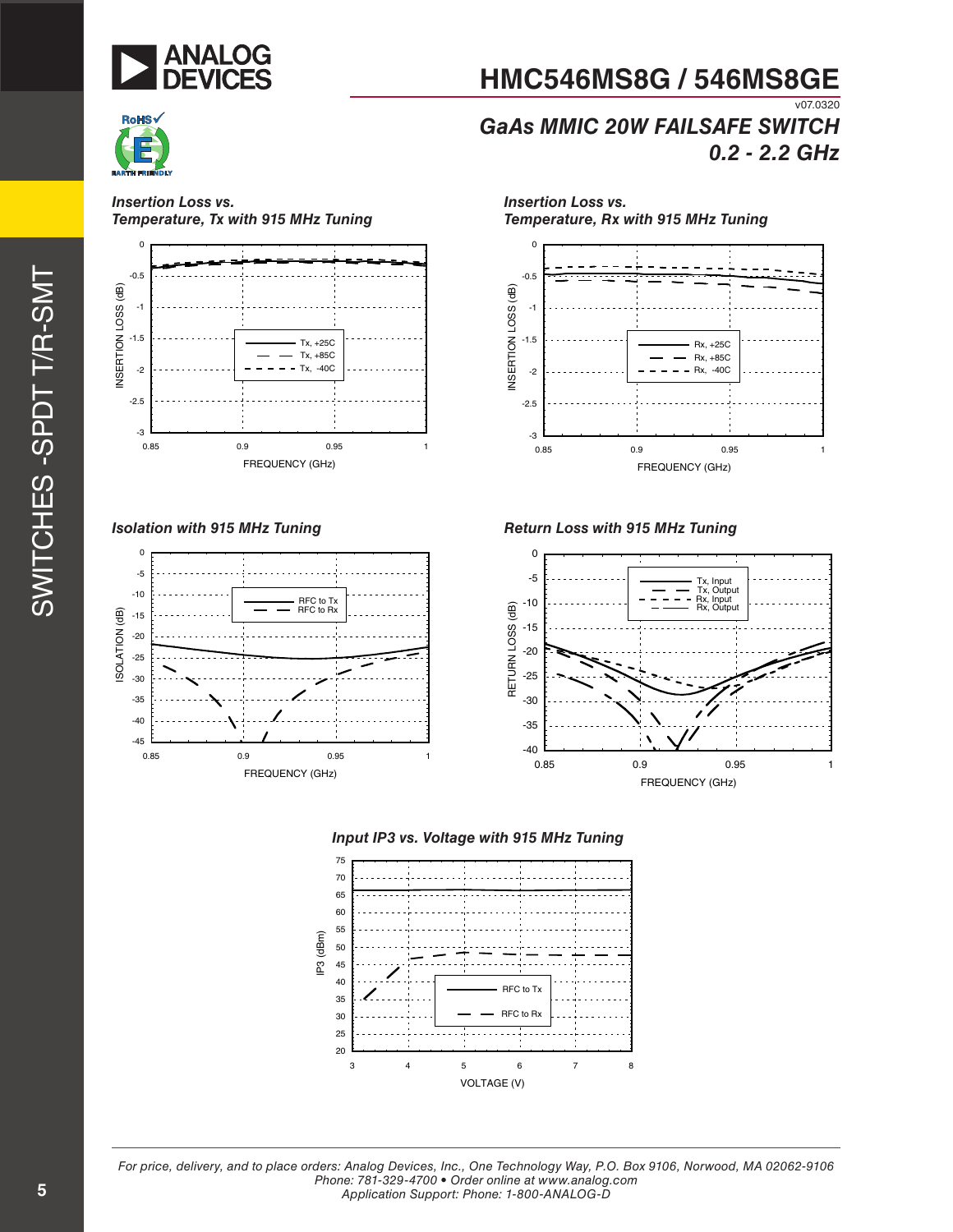



*GaAs MMIC 20W FAILSAFE SWITCH 0.2 - 2.2 GHz*

*Insertion Loss vs.* 



*Insertion Loss vs. Temperature, Tx with 1843 MHz Tuning*



*Isolation with 1843 MHz Tuning*



*Temperature, Rx with 1843 MHz Tuning* 0 -0.5 NSERTION LOSS (dB) INSERTION LOSS (dB) -1 Rx, +25C -1.5 Rx, +85C ÷ Rx, -40C -2



*Return Loss with 1843 MHz Tuning*







*For price, delivery, and to place orders: Analog Devices, Inc., One Technology Way, P.O. Box 9106, Norwood, MA 02062-9106 Phone: 781-329-4700 • Order online at www.analog.com Application Support: Phone: 1-800-ANALOG-D*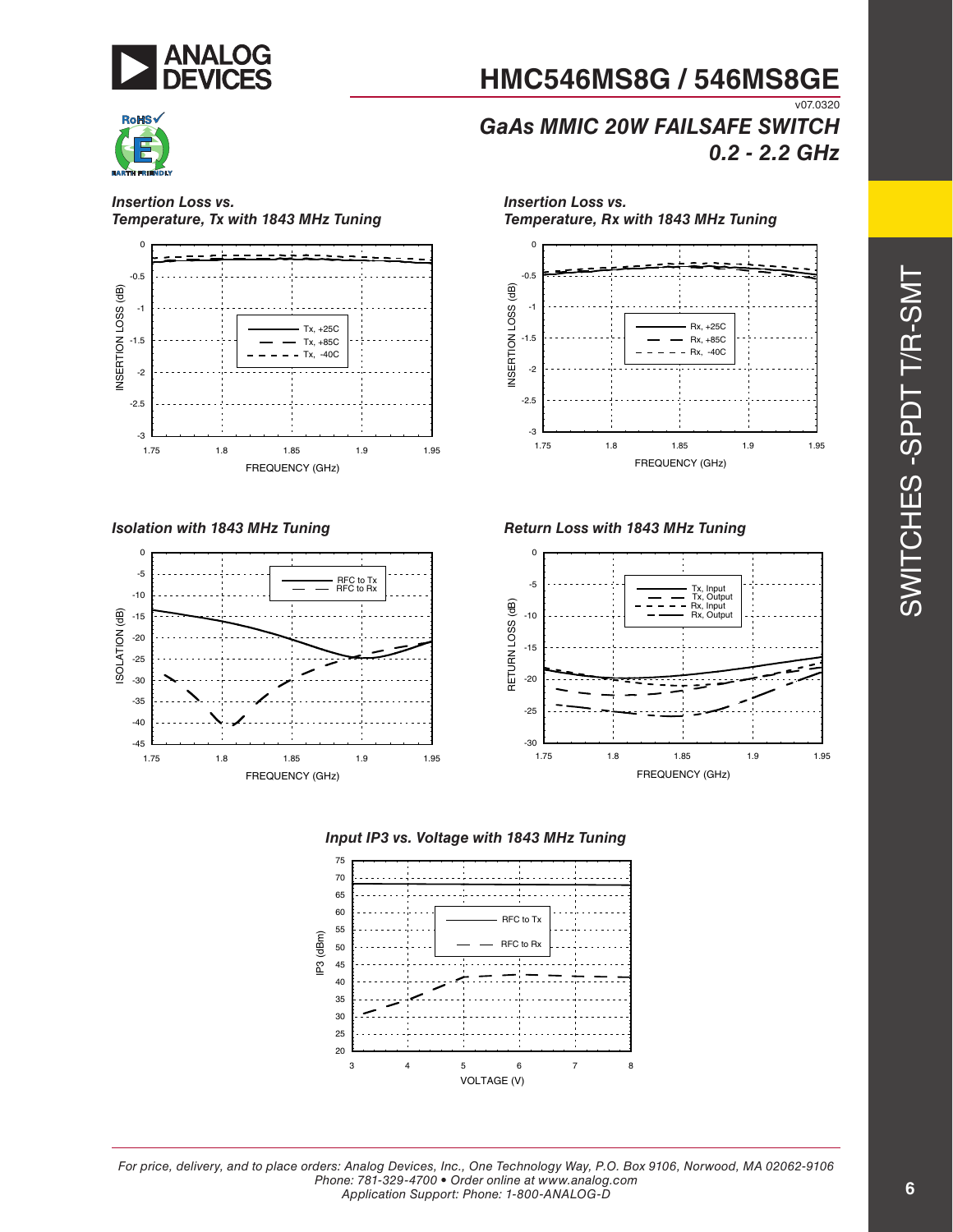



*GaAs MMIC 20W FAILSAFE SWITCH 0.2 - 2.2 GHz*

*Insertion Loss vs.* 

v07.0320

*Insertion Loss vs. Temperature, Tx with 1960 MHz Tuning*



*Isolation with 1960 MHz Tuning*



*Temperature, Rx with 1960 MHz Tuning* 0 -0.5 NSERTION LOSS (dB) INSERTION LOSS (dB) -1 -1.5 Rx, +25C Rx, +85C  $- Rx, -40C$ -2 -2.5 -3 1.85 1.9 1.95 2 2.05 FREQUENCY (GHz)

*Return Loss with 1960 MHz Tuning*





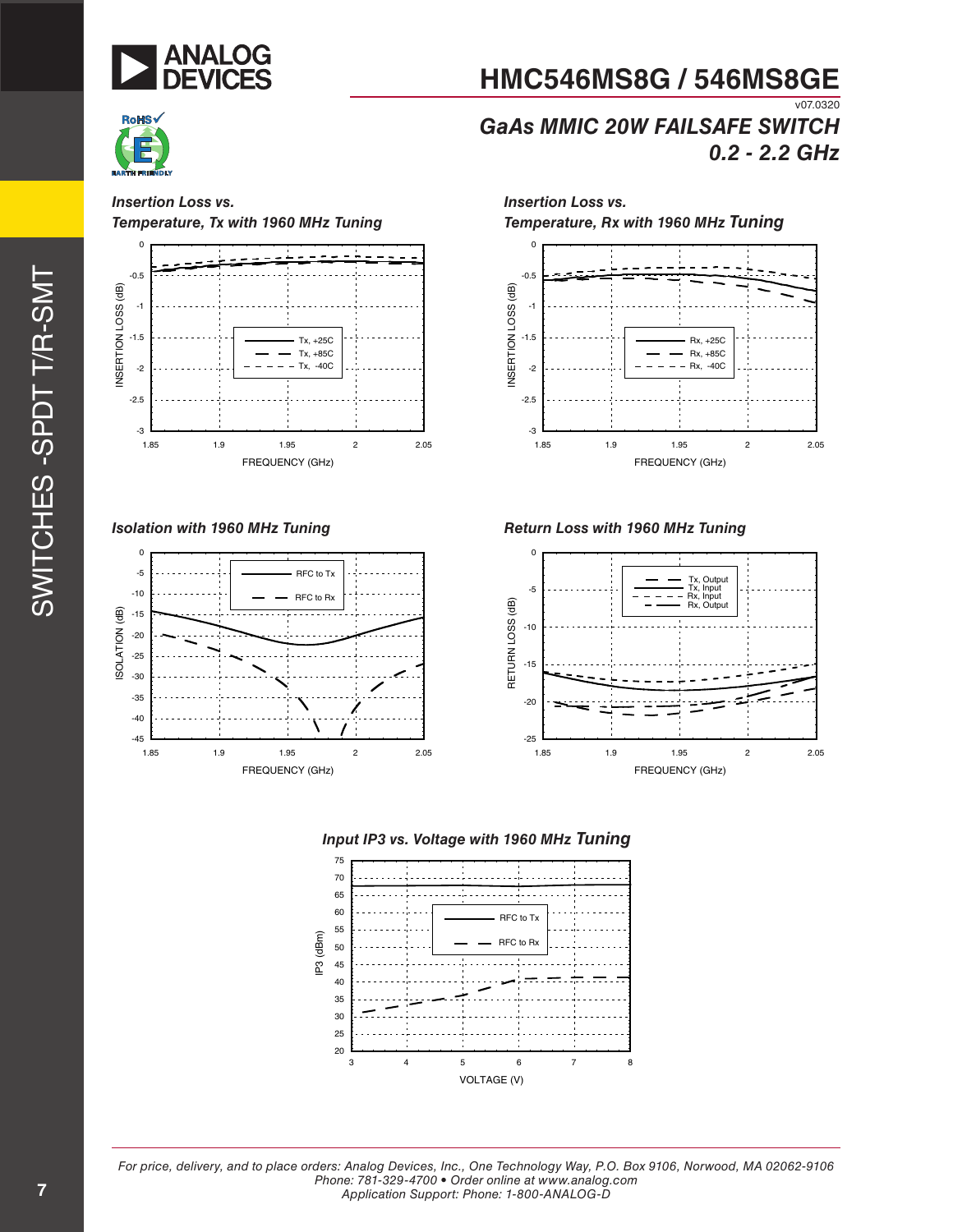



**HMC546MS8G / 546MS8GE** v07.0320

*GaAs MMIC 20W FAILSAFE SWITCH 0.2 - 2.2 GHz*

*Insertion Loss vs.* 

*Insertion Loss vs. Temperature, Tx with 2015 MHz Tuning*



*Isolation with 2015 MHz Tuning*



*Temperature, Rx with 2015 MHz Tuning* 0 -0.5 NSERTION LOSS (dB) INSERTION LOSS (dB) -1 -1.5 Rx,<br>Rx,<br>Rx, -2 Rx, +85C Rx, -40C -2.5 -3



*Return Loss with 2015 MHz Tuning*





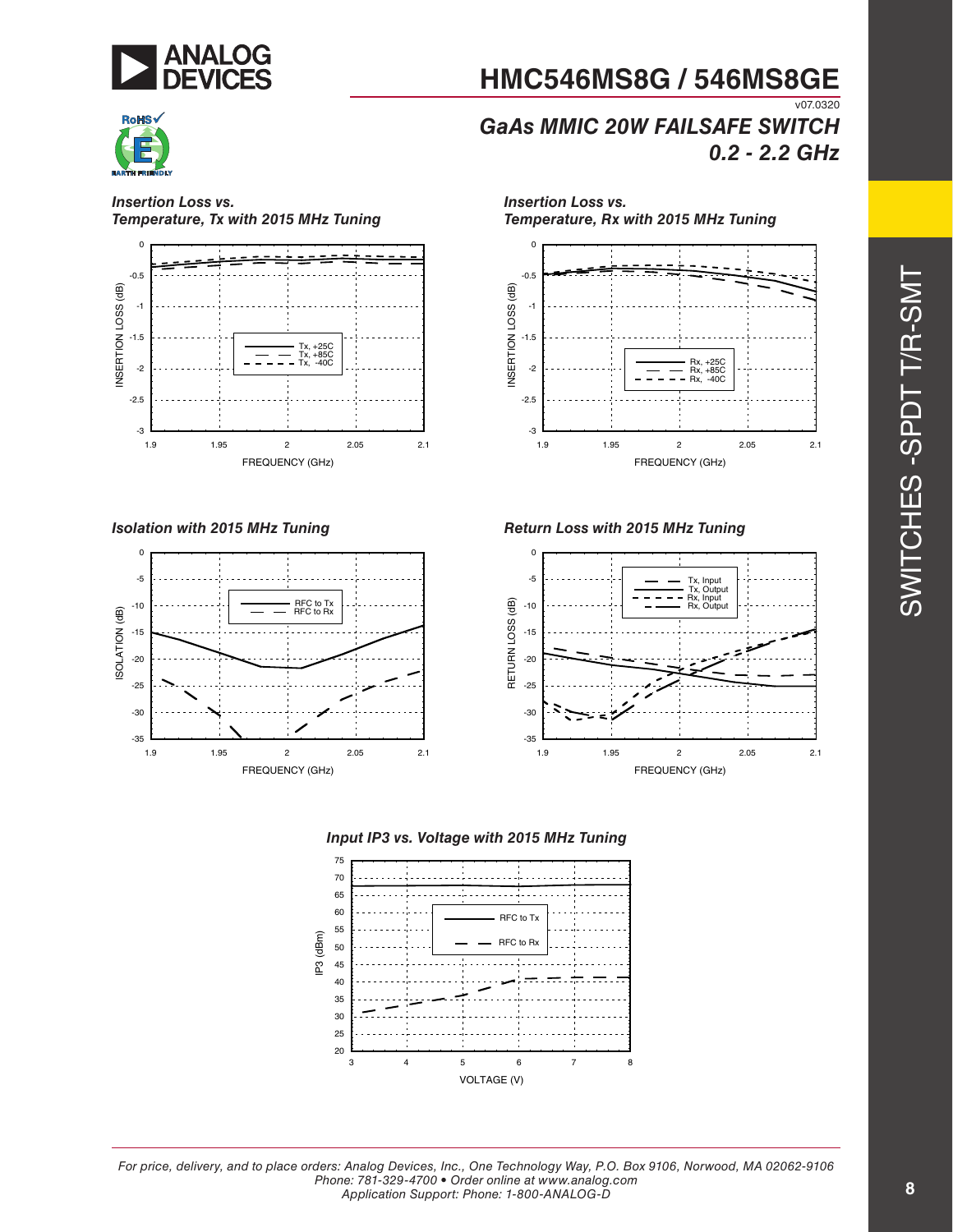



v07.0320

### *GaAs MMIC 20W FAILSAFE SWITCH 0.2 - 2.2 GHz*

*Insertion Loss vs.* 

-3

*Insertion Loss vs. Temperature, Tx with 2140 MHz Tuning*



*Isolation with 2140 MHz Tuning*



*Temperature, Rx with 2140 MHz Tuning* 0 -0.5 NSERTION LOSS (dB) INSERTION LOSS (dB) -1 -1.5 Rx, +25C -2 Rx, +85C  $- Rx$ ,  $-40C$ -2.5

2.05 2.1 2.15 2.2 2.25

FREQUENCY (GHz)







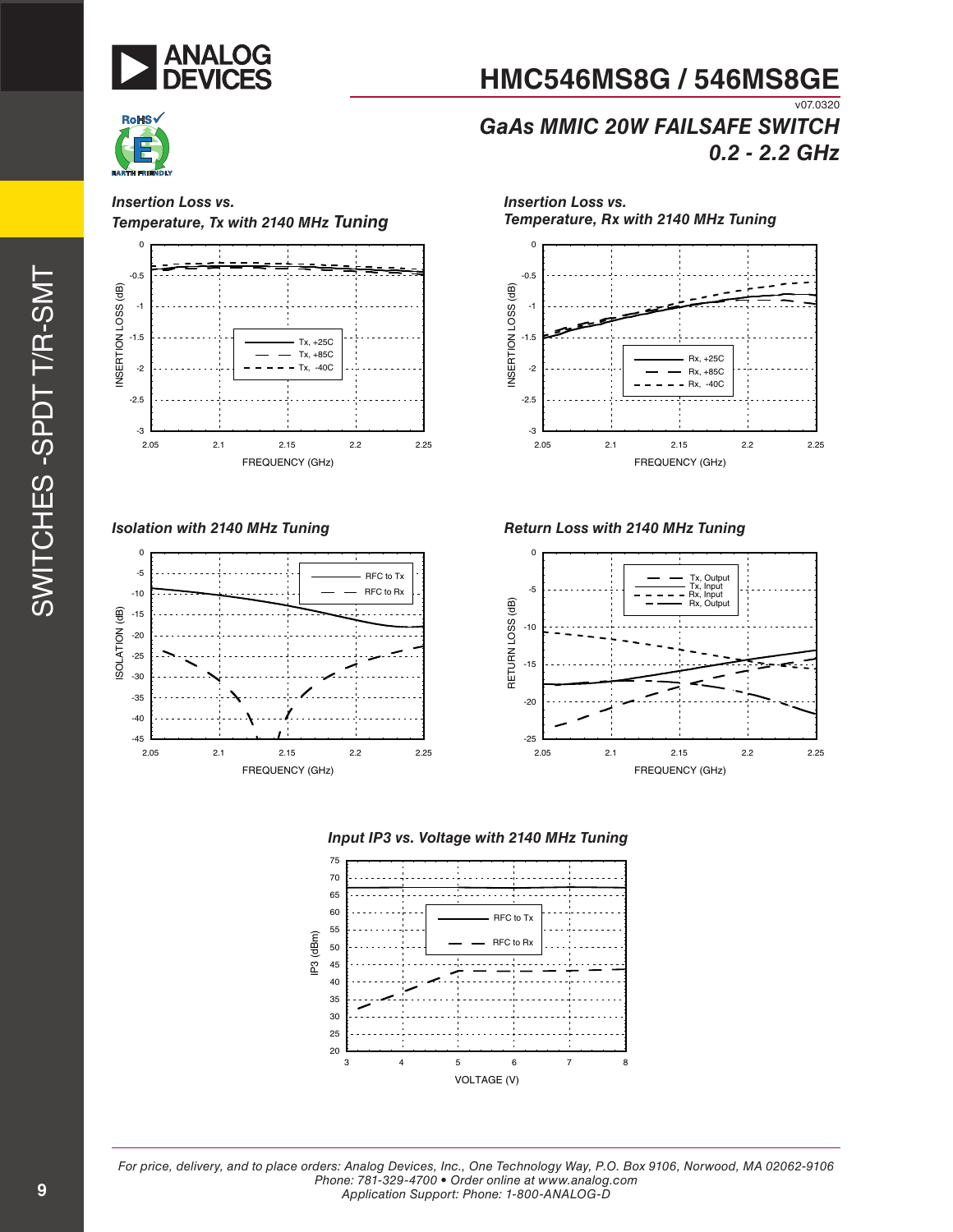

## *GaAs MMIC 20W FAILSAFE SWITCH 0.2 - 2.2 GHz*

#### *Absolute Maximum Ratings*

|                                                                | 3V                               | 5V                 |                    |  |
|----------------------------------------------------------------|----------------------------------|--------------------|--------------------|--|
| <b>Tx Port</b><br>Max. CW Input Power [1][2]<br><b>Rx Port</b> |                                  | 40 dBm<br>24 dBm   | 40 dBm<br>29 dBm   |  |
| Max Channel Temp.                                              |                                  | 150 °C             | 150 °C             |  |
| <b>Thermal Resistance</b>                                      | <b>Tx Port</b><br><b>Rx Port</b> | 54 °C/W<br>68 °C/W | 54 °C/W<br>86 °C/W |  |
| <b>Continuous Dissipated</b><br>Power                          | 1.12 W<br>73 mW                  | 1.12 W<br>232 mW   |                    |  |
| Supply Voltage (Vdd)                                           | $+10V$                           |                    |                    |  |
| <b>Control Voltage Range (Vctl)</b>                            | $-0.2$ to Vdd $+1V$              |                    |                    |  |
| <b>Storage Temperature</b>                                     | $-65$ to $+150$ °C               |                    |                    |  |
| <b>Operating Temperature</b>                                   | -40 to +85 $^{\circ}$ C          |                    |                    |  |
| <b>ESD Sensitivity (HBM)</b>                                   | Class 1A                         |                    |                    |  |

[1] Do not "hot switch" power levels greater than +24 dBm.

[2] Max input power can be higher for duty cycle <100%

#### *Truth Table*

| <b>Control Input</b>                                                    | <b>Signal Path State</b> |                  |  |  |  |
|-------------------------------------------------------------------------|--------------------------|------------------|--|--|--|
| Vctl $(V)$                                                              | <b>RFC To Tx</b>         | <b>RFC</b> to Rx |  |  |  |
| 0.0                                                                     | <b>OFF</b>               | ON               |  |  |  |
| Vdd                                                                     | ON                       | OFF              |  |  |  |
| $Vdd = +3V$ to $+8V$<br>Control Input Voltage Tolerances are ± 0.2 Vdc. |                          |                  |  |  |  |

DC blocking capacitors are required at ports RFC, Tx and Rx.



**08-02-2019-B**

### *Outline Drawing*



8-Lead Mini Small Outline Package with Exposed Pad [MINI\_SO\_EP] (RH-8-1) Dimensions shown in millimeters

#### *Package Information*

| <b>Part Number</b> | Package Body Material                              | <b>Lead Finish</b> | MSL Rating <sup>[1]</sup> | Package Marking <sup>[2]</sup>  |
|--------------------|----------------------------------------------------|--------------------|---------------------------|---------------------------------|
| HMC546MS8GE        | RoHS-compliant Low Stress Injection Molded Plastic | 100% matte Sn      | MSL3                      | H <sub>546</sub><br><b>XXXX</b> |
| HMC546MS8GETR      | RoHS-compliant Low Stress Injection Molded Plastic | 100% matte Sn      | MSL3                      | H546<br>XXXX                    |

[1] Max peak reflow temperature of 260 °C

[2] 4-Digit lot number XXXX

*For price, delivery, and to place orders: Analog Devices, Inc., One Technology Way, P.O. Box 9106, Norwood, MA 02062-9106 Phone: 781-329-4700 • Order online at www.analog.com Application Support: Phone: 1-800-ANALOG-D*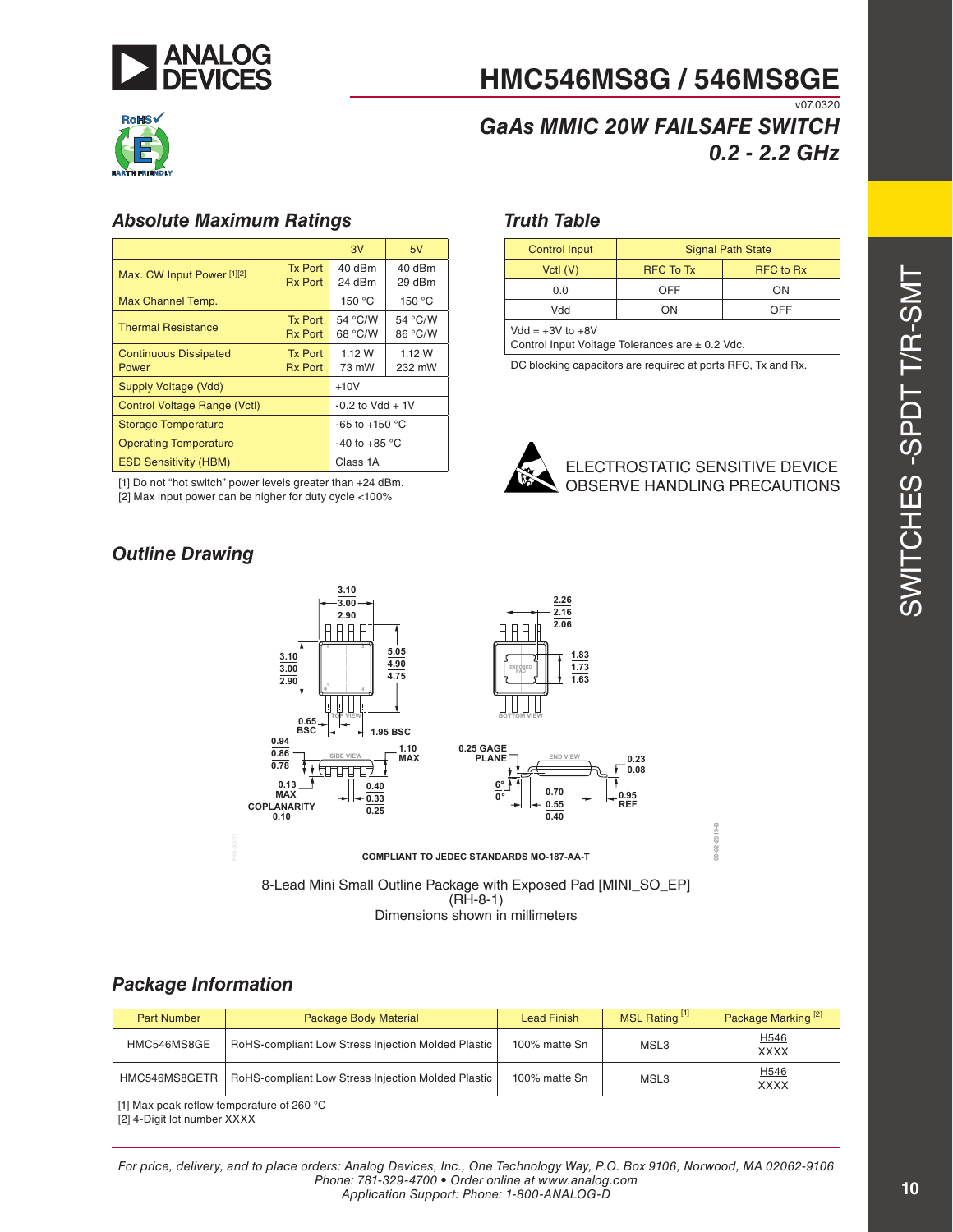



## *GaAs MMIC 20W FAILSAFE SWITCH 0.2 - 2.2 GHz*

#### *Pin Descriptions*

| <b>Pin Number</b> | <b>Function</b> | <b>Description</b>                                                           | <b>Interface Schematic</b>         |
|-------------------|-----------------|------------------------------------------------------------------------------|------------------------------------|
|                   | Tx              | This pin is DC coupled and matched to 50 Ohms.                               |                                    |
| 2, 7              | <b>GND</b>      | This pin must be connected to PCB RF ground.                                 | $\circ$ GND                        |
| 3                 | Vctl            | See Truth Table.                                                             | $Vert \circ \rightarrow \sim \sim$ |
| $\overline{4}$    | <b>ACG</b>      | External capacitor to ground is required.<br>See application circuit herein. |                                    |
| 5                 | <b>Rx</b>       | This pin is DC coupled and matched to 50 Ohms.                               |                                    |
| 6                 | Vdd             | <b>Supply Voltage</b>                                                        | $Vdd \circ \rightarrow \sim \sim$  |
| 8                 | <b>RFC</b>      | This pin is DC coupled and matched to 50 Ohms.                               |                                    |

#### *Application Circuit*



### *Components for Selected Frequencies*

| <b>Tuned Frequency</b>       | <b>220 MHz</b> | <b>457 MHz</b> | <b>785 MHz</b> | 915 MHz              | 1843 MHz          | <b>1960 MHz</b> | 2015 MHz          | 2140 MHz     |
|------------------------------|----------------|----------------|----------------|----------------------|-------------------|-----------------|-------------------|--------------|
| <b>Evaluation PCB Number</b> | 110123         | 110124         | 110125         | 110126               | 110127            | 110128          | 115708            | 110129       |
| C <sub>1</sub>               | 150 pF         | 33 pF          | 11 $pF$        | 8 pF                 | 1.6 <sub>pF</sub> | $1.5$ pF        | 1.3pF             | 1.2pF        |
| C <sub>2</sub>               | 12pF           | 6.2pF          | 2 pF           | 1.8 <sub>pF</sub>    | N/A               | N/A             | N/A               | N/A          |
| C <sub>3</sub>               | 12pF           | 7 pF           | 3 pF           | 2.7 <sub>pF</sub>    | 1 pF              | 1 pF            | 0.9 <sub>pF</sub> | 1 pF         |
| $C4-C6$ <sup>[1]</sup>       | 1000pF         | 1000pF         | 1000pF         | 1000pF               | 1000pF            | 1000pF          | 1000pF            | 1000pF       |
| L1                           | 390 nH [2]     | 100 nH [4]     | 33 $nH[4]$     | 23 nH <sup>[3]</sup> | 3.3 nH $[3]$      | 2.4 $nH$ [3]    | 2.2 nH $[3]$      | 1 nH $[3]$   |
| L2                           | $36$ nH $[3]$  | 15 nH $[3]$    | 10 nH $[3]$    | 8.2 nH $^{[3]}$      | 3.9 nH $^{[3]}$   | 3.6 nH $[3]$    | 3.6 nH $[3]$      | 2.7 nH $[4]$ |

[1] DC blocking capacitors

[2] Coilcraft 0603LS series inductor, 5% tolerance

[3] Coilcraft 0402CS series inductor, 5% tolerance

[4] Toko LL1005-FH series inductor, 5% tolerance